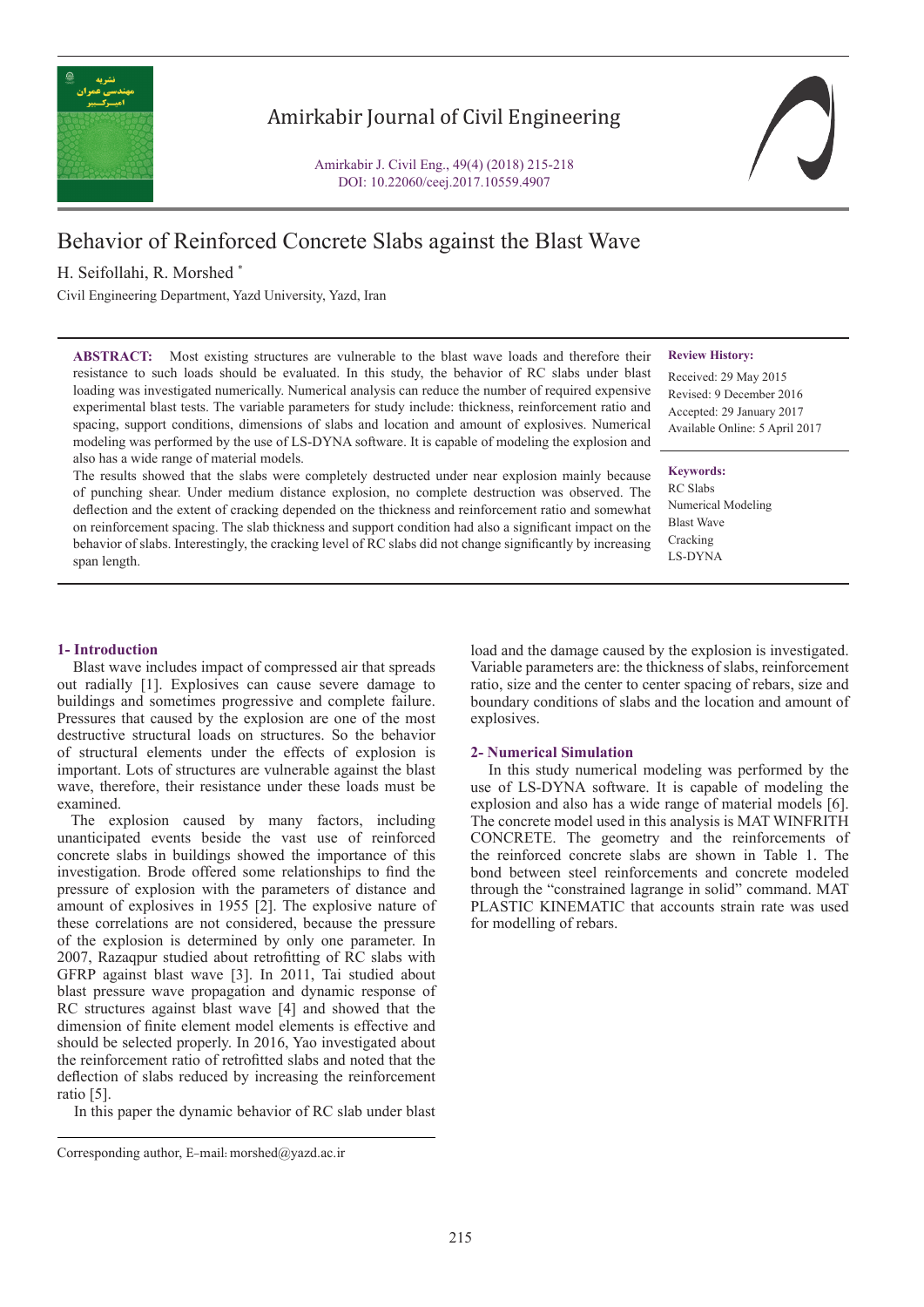| Number         | dim.<br>Slab<br>(m) | Reinforcement<br>ratio | Rebar             |
|----------------|---------------------|------------------------|-------------------|
| 1              | 3*3*0.15            | 0.5                    | 23Φ8@13cm         |
| $\overline{2}$ | $3*3*0.15$          | 0.5                    | 14Φ10@22cm        |
| 3              | $3*3*0.15$          | 0.5                    | 10Ф12@30cm        |
| $\overline{4}$ | $3*3*0.20$          | 0.5                    | 30408@10cm        |
| 5              | $3*3*0.20$          | 0.5                    | 13Φ12@24cm        |
| 6              | $3*3*0.20$          | 0.5                    | 10Ф14@30cm        |
| 7              | $3*3*0.15$          | 1.0                    | 30 $\Phi$ 10@10cm |
| 8              | $3*3*0.15$          | 1.0                    | 15Φ14@20cm        |
| 9              | $3*3*0.15$          | 1.0                    | 12Φ16@25cm        |
| 10             | $3*3*0.20$          | 1.0                    | 30Φ12@10cm        |
| 11             | $3*3*0.20$          | 1.0                    | 20Φ14@15cm        |
| 12             | $3*3*0.20$          | 1.0                    | 15Ф16@20cm        |
| 13             | $3*3*0.15$          | 0.5                    | 14Φ10@22cm        |
| 14             | 4*3*0.15            | 0.5                    | 19Φ10@21cm        |
|                |                     | 0.5                    | 14Φ10@22cm        |
| 15             | $5*3*0.15$          | 0.5                    | 24Φ10@21cm        |
|                |                     | 0.5                    | 14Φ10@22cm        |
| 16             | $5*5*0.2$           | 0.5                    | 31Φ10@16cm        |
| 17             | $5*5*0.2$           | 1.0                    | 32Φ14@16cm        |
| 18             | $5*5*0.2$           | 0.5                    | 31Φ10@16cm        |
| 19             | $5*5*0.2$           | 1.0                    | 32 $\Phi$ 14@16cm |

**Table 1. Details of slab models**

Boundary conditions in model number 13 was simply supported but in other models were fixed. In models 18 and 19, the explosion created asymmetrically but in other models was symmetrically. The properties of concrete and rebar provided in Tables 2 and 3, respectively.

#### **Table 2. Material properties of concrete**

| Compressive strength (MPa) | 25    |
|----------------------------|-------|
| Tensile strength (MPa)     | 30    |
| Poisson's ratio            | 0.15  |
| Density $(kg/m^3)$         | 2400  |
| Elastic modulus (GPa)      | 18 97 |

|  | <b>Table 3. Material properties of steel</b> |
|--|----------------------------------------------|
|--|----------------------------------------------|

| 400  |
|------|
| 0,30 |
| 7800 |
| 210  |
|      |

### **3- Results and Discussion**

 The slabs were numerically investigated under near distance explosion and medium distance explosion. The slabs 1 and 4 were failed under near explosion. Concrete cover under the slabs was taken off completely and shear failure was observed. This means that the studied slabs with usual thickness and reinforcement ratio could not tolerate near explosion. In medium distance explosion  $(1.1 \text{ m/kg}^{1/3})$  less extent of destruction was observed and the slabs were repairable after explosion. Deflection and surface cracking ratio were showed only minor decrease by increase of reinforcement ratio but they showed major decrease with increase in slab thickness. Simply supported slab showed more deflection and more cracking as expected. Square slabs showed better behavior than rectangular ones and the behavior changed from two ways to one way by increasing slab length to width ratio. Surprisingly, the deflection and the cracking ratio were not considerably increased by increasing span length. Specially, surface cracking ratio was nearly the same in 3 m and 5 m span slabs (less than 20 %). Changing the explosive location from the center line of slabs toward the corners decreased the explosion effect as expected.

# **4- Conclusions**

 Numerical modeling can be an appropriate alternative to difficult experimental blast loading on concrete slabs. The results showed that the slabs were completely destructed under near explosion mainly because of punching shear. Under medium distance explosion, no complete destruction was observed. The deflection and the extent of cracking depended on the thickness and reinforcement ratio and somewhat on reinforcement spacing. The slab thickness and support condition had also a significant impact on the behavior of slabs. Surprisingly, the cracking level of RC slabs did not change significantly by increasing span length.

#### **References**

- [1] Ngo, T., Mendis, P., Gupta, A., and Ramsay, J., 2007. "Blast Loading and Blast Effects on Structures – An Overview". EJSE Special Issue : Loading on Structures.
- [2] Brode, H., 1955. "Numerical Solution of Spherical Blast Waves". Applied Physics.
- [3] Razaqpur, A., Tolba, A., and Contestabile, E. 2007. "Blast Loading Response of Reinforced with Externally Bonded GFRP Laminates". Composites: Part B, pp. 535–546.